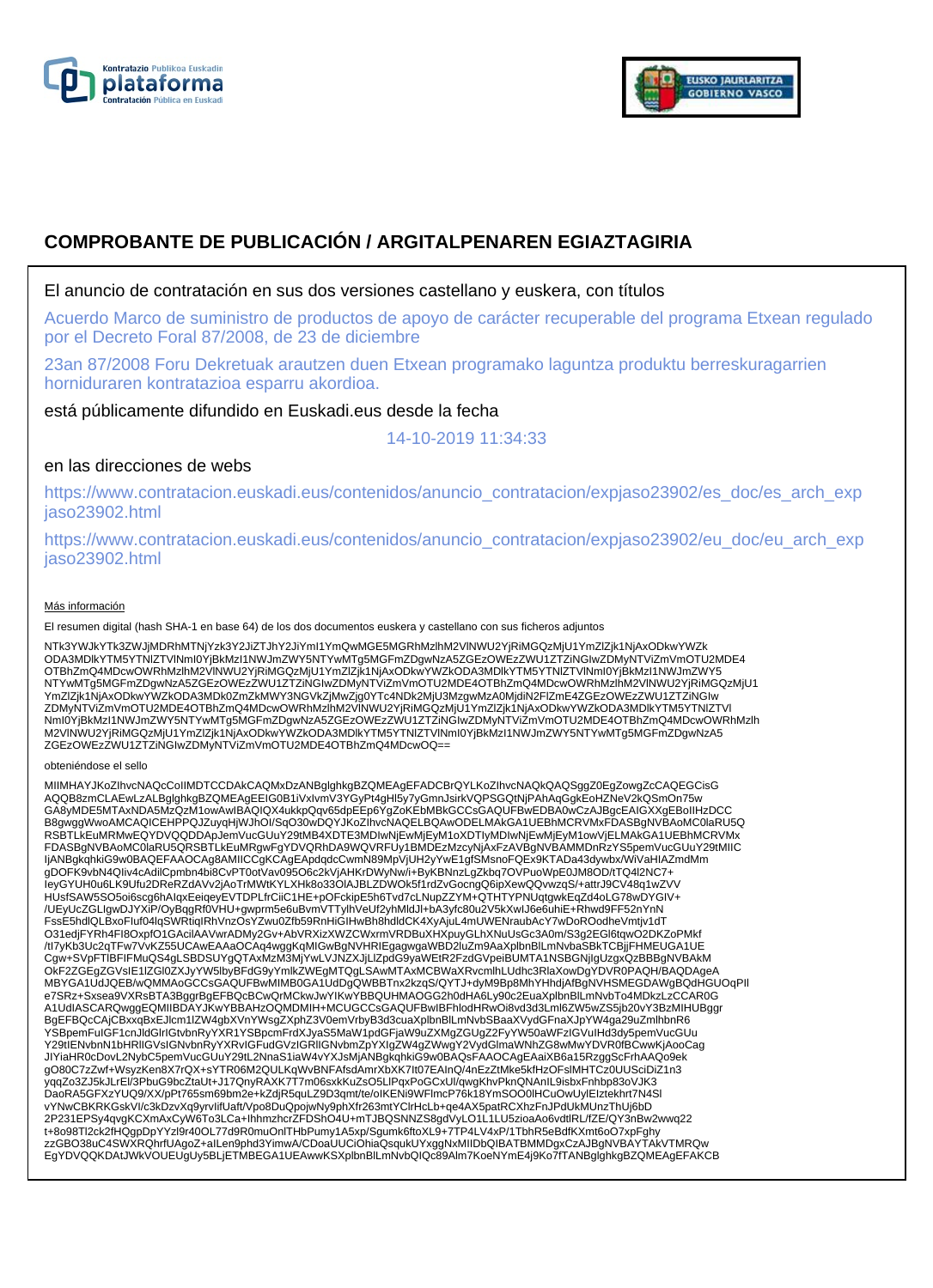



9zAaBgkqhkiG9w0BCQMxDQYLKoZlhvcNAQkQAQQwHAYJKoZlhvcNAQkFMQ8XDTE5MTAxNDA5MzQzM1owLwYJKoZlhvcNAQkEMSIE IHx70XEnEnkTipDbzZPbaUvsKGnmgndv4pgsqyDPg0OVMIGJBgsqhkiG9w0BCRACLzF6MHgwdjB0BCDNdwo7pQBbrD9u8p5/pMe-0e9BvlISU1baDdGPBFySGTBQMDykOjA4MQswCQYDVQQGEwJFUzEUMBIGA1UECgwLSVpFTIBFIFMuQS4xEzARBgNVBAMMCkl6ZW5w ZS5jb20CEHPPQJZuyqHjWJhOl/SqO30wDQYJKoZlhvcNAQEBBQAEgglAakeZjdw3hjMJiV7Y/DMcmOXR6q9tfnWIOXAbX76U4Blj 7B6Y9OKpked95lleXGMG3q3oS4mOPDVLjYd7QZ3oesFvUcmzAQUghGNBINnu9cwjqzresRGAfugDsYmgA8WLI4IqfT+KGJKtZc3c mxCz2UHektUCFaA2QMVZqTRXK7B6hazzmraq2laJbCq4tn0C3adAgM8YFscyD++/pFluWqeBUXr+qnovuySxhYmwikx/zl9j9iNO WCYRSoNYaT+DNIWliaNH2Q9vMwo5ksHV3x1hmZXeqqfaJs8rZw3glYrPrn/kVMgZwTmN50oRB/zzKChNwmUm3uHP3Yn7MP7oadhw<br>BDZUHgfEAR9ijZ9gSiAHjuggDHCrJxZtvi6WvHULyzWXEW0g3QB2/vLlrSywya16VRwdSwRKb79qJlpyu6ETKl8pDzDmWb6eQNfR Procession in understanding the Mathematic Construction of the Construction of the Construction of the Construction of the Construction of the Construction of the Construction of the Construction of the Construction of th hKy51Ix+YzD/rJ/EAqcfUkvthl/6rXRmd2DuwpE=

### Kontratuaren iragarkia, gaztelaniaz eta eskaraz, izenburuekin

Acuerdo Marco de suministro de productos de apoyo de carácter recuperable del programa Etxean regulado por el Decreto Foral 87/2008, de 23 de diciembre

23an 87/2008 Foru Dekretuak arautzen duen Etxean programako laguntza produktu berreskuragarrien horniduraren kontratazioa esparru akordioa.

### Euskadi.eus webgunean argitaratzen da data honetatik

#### 2019-10-14 11:34:33

#### web hauen helbideetan

https://www.contratacion.euskadi.eus/contenidos/anuncio\_contratacion/expjaso23902/es\_doc/es\_arch\_exp jaso23902.html

https://www.contratacion.euskadi.eus/contenidos/anuncio contratacion/expjaso23902/eu doc/eu arch exp jaso23902.html

#### Informazio gehiago

Bi dokumentuen (euskara eta gaztelania) laburpen digitala (hash SHA-1, 64 oinarriarekin), erantsitako fitxategiekin

NTk3YWJkYTk3ZWJjMDRhMTNjYzk3Y2JiZTJhY2JiYml1YmQwMGE5MGRhMzlhM2VlNWU2YjRiMGQzMjU1YmZlZjk1NjAxODkwYWZk ODA3MDlkYTM5YTNIZTVINmI0YjBkMzI1NWJmZWY5NTYwMTq5MGFmZDqwNzA5ZGEzOWEzZWU1ZTZiNGIwZDMyNTViZmVmOTU2MDE4 OTBhZmQ4MDcwOWRhMzIhM2VINWU2YjRiMGQzMjU1YmZlZjk1NjAxODkwYWZkODA3MDlkYTM5YTNlZTVINml0YjBkMzl1NWJmZWY5 NTYwMTg5MGFmZDgwNzA5ZGEzOWEzZWU1ZTZINGIwZDMyNTViZmVmOTU2MDE4OTBhZmQ4MDcwOWRhMzInM2VINWU2YjRiMGQzMjU1 YmZlZjk1NjAxODkwYWZkODA3MDk0ZmZkMWY3NGVkZjMwZjg0YTc4NDk2MjU3MzgwMzA0MjdiN2FlZmE4ZGEzOWEzZWU1ZTZiNGIw ZDMyNTViZmVmOTU2MDE4OTBhZmQ4MDcwOWRhMzIhM2VINWU2YjRiMGQzMjU1YmZlZjk1NjAxODkwYWZkODA3MDlkYTM5YTNIZTVI Nml0YjBkMzI1NWJmZWY5NTYwMTg5MGFmZDgwNzA5ZGEzOWEzZWU1ZTZiNGlwZDMyNTViZmVmOTU2MDE4OTBhZmQ4MDcwOWRhMzlh<br>M2VINWU2YjRiMGQzMjU1YmZlZjk1NjAxODkwYWZkODA3MDlkYTM5YTNlZTVlNml0YjBkMzI1NWJmZWY5NTYwMTg5MGFmZDgwNzA5 ZGEzOWEzZWU1ZTZiNGIwZDMyNTViZmVmOTU2MDE4OTBhZmQ4MDcwOQ==

denboran digitalki zigilatu zuena

#### zigilua lortzen

MIIMHAYJKoZIhvcNAQcCoIIMDTCCDAkCAQMxDzANBglghkgBZQMEAgEFADCBrQYLKoZIhvcNAQkQAQSggZ0EgZowgZcCAQEGCisG AQQB8zmCLAEwLzALBglghkgBZQMEAgEEIG0B1iVxIvmV3YGyPt4gHl5y7yGmnJsirkVQPSGQtNjPAhAqGgKEoHZNeV2KQSmOn75w GA8yMDE5MTAxNDA5MzQzM1owAwIBAQIQX4ukkpQqv65dpEEp6YgZoKEbMBkGCCsGAQUFBwEDBA0wCzAJBgcEAIGXXgEBoIIHzDCC B8gwggWwoAMCAQICEHPPQJZuyqHjWJhOI/SqO30wDQYJKoZIhvcNAQELBQAwODELMAkGA1UEBhMCRVMxFDASBgNVBAoMC0laRU5Q RSBTLKEuMRMwEQYDVQQDDApJemVucGUuY29tMB4XDTE3MDlwNjEwMjEyM1oXDTIyMDlwNjEwMjEyM1owVjELMAkGA1UEBhMCRVMx<br>FDASBgNVBAoMC0laRU5QRSBTLkEuMRgwFgYDVQRhDA9WQVRFUy1BMDEzMzcyNjAxFzAVBgNVBAMMDnRzYS5pemVucGUuY29tMIIC ljANBgkqhkiG9w0BAQEFAAOCAg8AMIICCgKCAgEApdqdcCwmN89MpVjUH2yYwE1gfSMsnoFQEx9KTADa43dywbx/WiVaHIAZmdMm<br>gDOFK9vbN4Qliv4cAdilCpmbn4bi8CvPT0otVav095O6c2kVjAHKrDWyNw/i+ByKBNnzLgZkbq7OVPuoWpE0JM8OD/tTQ4l2NC7+ leyGYUH0u6LK9Ufu2DReRZdAVv2jAoTrMWtKYLXHk8o33OIAJBLZDWOk5f1rdZvGocngQ6ipXewQQvwzqS/+attrJ9CV48q1wZVV HUsfSAW5SO5oi6scg6hAlqxEeiqeyEVTDPLfrCiiC1HE+pOFckipE5h6Tvd7cLNupZZYM+QTHTYPNUqtgwkEqZd4oLG78wDYGIV+ /UEyUcZGLIgwDJYXiP/OyBqgRf0VHU+gwprm5e6uBvmVTTylhVeUf2yhMldJl+bA3yfc80u2V5kXwlJ6e6uniE+Rhwd9FF52nYnN FssE5hdlQLBxoFluf04lqSWRtiqIRhVnzOsYZwu0Zfb59RnHiGIHwBh8hdldCK4XyAjuL4mUWENraubAcY7wDoROodheVmtjv1dT O31edjFYRh4Fl8OxpfO1GAcilAAVwrADMy2Gv+AbVRXizXWZCWxrmVRDBuXHXpuyGLhXNuUsGc3A0m/S3g2EGl6tqwO2DKZoPMkf /tl7yKb3Uc2qTFw7VvKZ55UCAwEAAaOCAq4wggKqMIGwBgNVHRIEgagwgaWBD2IuZm9AaXplbnBlLmNvbaSBkTCBjjFHMEUGA1UE